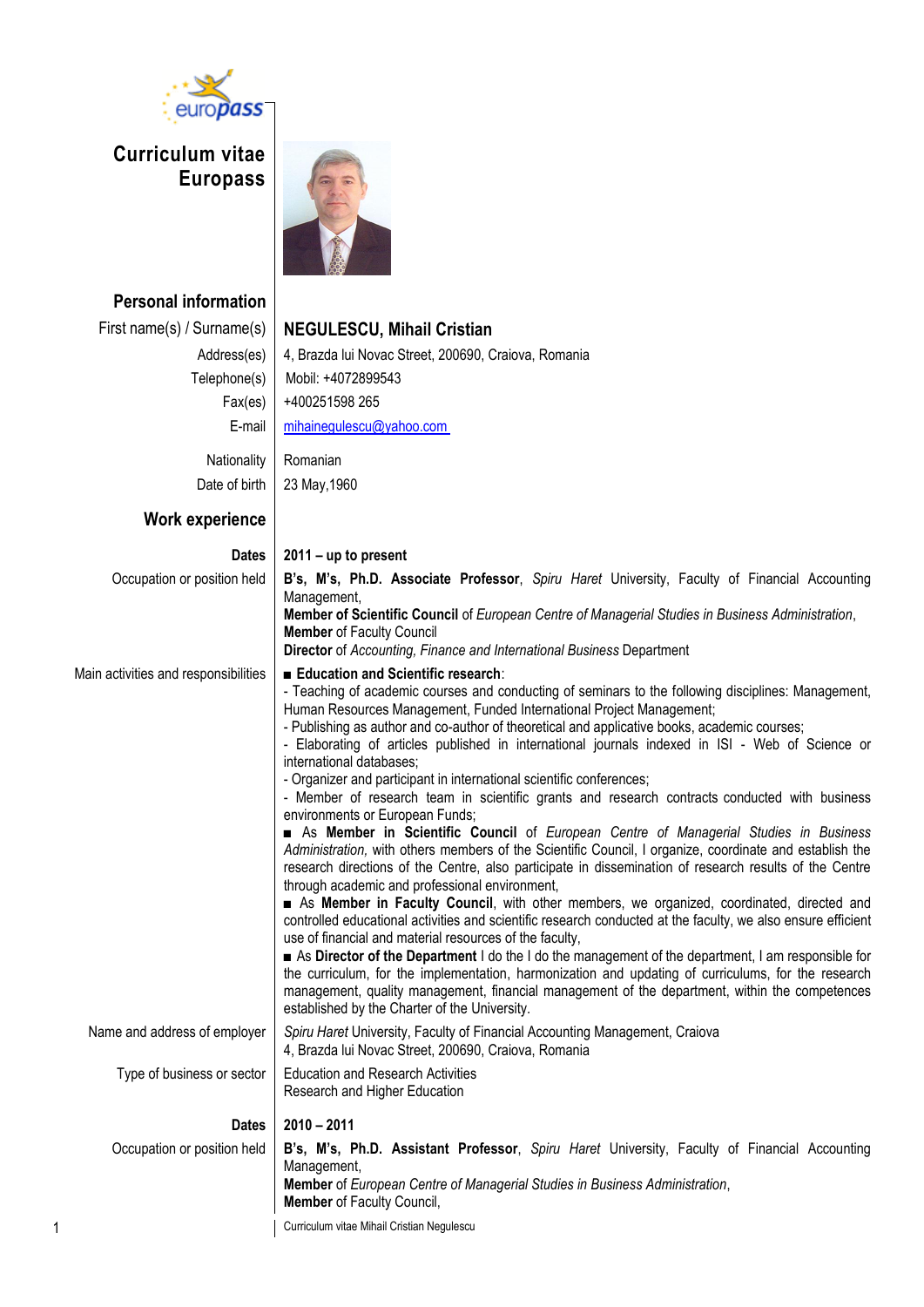| Main activities and responsibilities | Education and Scientific research:<br>- Teaching of academic courses and conducting of seminars to the following disciplines: Management,<br>Human Resources Management, Funded International Project Management;<br>- Publishing as author and co-author of theoretical and applicative books, academic courses;<br>- Elaborating of articles published in international journals indexed in ISI - Web of Science or<br>international databases;<br>- Organizer and participant in international scientific conferences;<br>- Member of research team in scientific grants and research contracts conducted with business<br>environments or European Funds;<br>As member in Faculty Council, with other members, we organized, coordinated, directed and<br>controlled educational activities and scientific research conducted at the faculty, we also ensure efficient<br>use of financial and material resources of the faculty, |
|--------------------------------------|---------------------------------------------------------------------------------------------------------------------------------------------------------------------------------------------------------------------------------------------------------------------------------------------------------------------------------------------------------------------------------------------------------------------------------------------------------------------------------------------------------------------------------------------------------------------------------------------------------------------------------------------------------------------------------------------------------------------------------------------------------------------------------------------------------------------------------------------------------------------------------------------------------------------------------------|
| Name and address of employer         | Spiru Haret University, Faculty of Financial Accounting Management, Craiova<br>4, Brazda lui Novac Street, 200690, Craiova, Romania                                                                                                                                                                                                                                                                                                                                                                                                                                                                                                                                                                                                                                                                                                                                                                                                   |
| Type of business or sector           | <b>Education and Research Activities</b><br>Research and Higher Education                                                                                                                                                                                                                                                                                                                                                                                                                                                                                                                                                                                                                                                                                                                                                                                                                                                             |
| <b>Dates</b>                         | $2009 - 2010$                                                                                                                                                                                                                                                                                                                                                                                                                                                                                                                                                                                                                                                                                                                                                                                                                                                                                                                         |
| Occupation or position held          | B's, M's, Ph.D. Assistant Professor, Spiru Haret University, Faculty of Financial Accounting<br>Management, associate                                                                                                                                                                                                                                                                                                                                                                                                                                                                                                                                                                                                                                                                                                                                                                                                                 |
| Main activities and responsibilities | Education and Scientific research:<br>- Teaching of academic courses and conducting of seminars to the following disciplines: Management,<br>Human Resources Management, Funded International Project Management;<br>- Publishing as author and co-author of theoretical and applicative books, academic courses;<br>- Elaborating of articles published in international journals indexed in ISI - Web of Science or<br>international databases;<br>- Organizer and participant in international scientific conferences;                                                                                                                                                                                                                                                                                                                                                                                                             |
| Name and address of employer         | Spiru Haret University, Faculty of Financial Accounting Management, Craiova<br>4, Brazda lui Novac Street, 200690, Craiova, Romania                                                                                                                                                                                                                                                                                                                                                                                                                                                                                                                                                                                                                                                                                                                                                                                                   |
| Type of business or sector           | <b>Education and Research Activities</b><br>Research and Higher Education                                                                                                                                                                                                                                                                                                                                                                                                                                                                                                                                                                                                                                                                                                                                                                                                                                                             |
| <b>Dates</b>                         | 2005-2009                                                                                                                                                                                                                                                                                                                                                                                                                                                                                                                                                                                                                                                                                                                                                                                                                                                                                                                             |
| Occupation or position held          | B's, M's, Ph.D. Assistant Professor, Pitesti University, Faculty of Economics                                                                                                                                                                                                                                                                                                                                                                                                                                                                                                                                                                                                                                                                                                                                                                                                                                                         |
| Main activities and responsibilities | Education and Scientific research:<br>- Teaching of academic courses and conducting of seminars to the following disciplines: Management,<br>Human Resources Management in public sector, Strategies and personnel policies, Freight logistics.<br>- Publishing as author and co-author of theoretical and applicative books, academic courses;<br>- Elaborating of articles published in international journals indexed in ISI - Web of Science or<br>international databases:<br>- Organizer and participant in international scientific conferences;                                                                                                                                                                                                                                                                                                                                                                               |
| Name and address of employer         | Pitesti University, Faculty of Economics                                                                                                                                                                                                                                                                                                                                                                                                                                                                                                                                                                                                                                                                                                                                                                                                                                                                                              |
| Type of business or sector           | <b>Education and Research Activities</b><br>Research and Higher Education                                                                                                                                                                                                                                                                                                                                                                                                                                                                                                                                                                                                                                                                                                                                                                                                                                                             |
| <b>Dates</b>                         | $2003 - 2005$                                                                                                                                                                                                                                                                                                                                                                                                                                                                                                                                                                                                                                                                                                                                                                                                                                                                                                                         |
| Occupation or position held          | B's, Ph.D. Assistant Professor, Pitesti University, Faculty of Economics, associate                                                                                                                                                                                                                                                                                                                                                                                                                                                                                                                                                                                                                                                                                                                                                                                                                                                   |
| Main activities and responsibilities | Education and Scientific research:<br>- Teaching of academic courses and conducting of seminars to the following disciplines: Management,<br>Human Resources Management in public sector, Strategies and personnel policies, Freight logistics.<br>- Publishing as author and co-author of theoretical and applicative books, academic courses;                                                                                                                                                                                                                                                                                                                                                                                                                                                                                                                                                                                       |
| Name and address of employer         | Spiru Haret University, Faculty of Financial Accounting Management, Craiova<br>4, Brazda lui Novac Street, 200690, Craiova, Romania                                                                                                                                                                                                                                                                                                                                                                                                                                                                                                                                                                                                                                                                                                                                                                                                   |
| Type of business or sector           | <b>Education and Research Activities</b><br>Research and Higher Education                                                                                                                                                                                                                                                                                                                                                                                                                                                                                                                                                                                                                                                                                                                                                                                                                                                             |
| <b>Dates</b>                         | $2001 - 2004$                                                                                                                                                                                                                                                                                                                                                                                                                                                                                                                                                                                                                                                                                                                                                                                                                                                                                                                         |
| Occupation or position held          | B's, Ph.D. Assistant Professor, Virgil Madgearu University, Craiova, Faculty of Economics, associate                                                                                                                                                                                                                                                                                                                                                                                                                                                                                                                                                                                                                                                                                                                                                                                                                                  |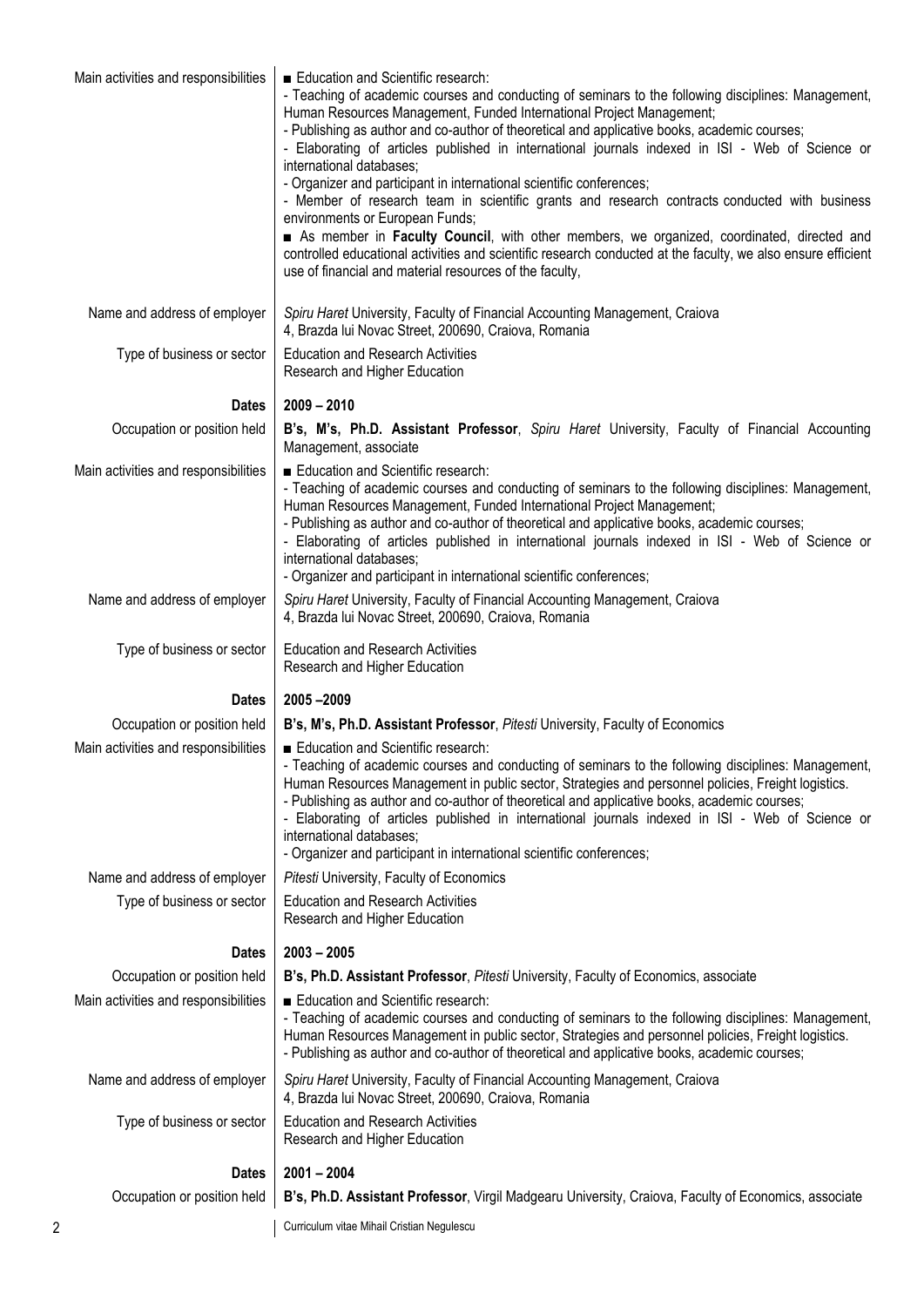| Main activities and responsibilities                              | Education and Scientific research:<br>- Teaching of academic courses and conducting of seminars to the following disciplines: Economy and<br>work ergonomics, Supply management, Industrial logistics.<br>- Publishing academic courses;                                                                     |  |  |  |  |  |  |
|-------------------------------------------------------------------|--------------------------------------------------------------------------------------------------------------------------------------------------------------------------------------------------------------------------------------------------------------------------------------------------------------|--|--|--|--|--|--|
| Name and address of employer                                      | Virgil Madgearu University, Craiova, Faculty of Economics                                                                                                                                                                                                                                                    |  |  |  |  |  |  |
| Type of business or sector                                        | <b>Education and Research Activities</b><br>Research and Higher Education                                                                                                                                                                                                                                    |  |  |  |  |  |  |
| <b>Dates</b>                                                      | $1984 - 2005$                                                                                                                                                                                                                                                                                                |  |  |  |  |  |  |
| Occupation or position held                                       | Active military framework M.A.I.                                                                                                                                                                                                                                                                             |  |  |  |  |  |  |
| Main activities and responsibilities                              | 10 years leadership positions                                                                                                                                                                                                                                                                                |  |  |  |  |  |  |
| Name and address of employer                                      | M.A.I.                                                                                                                                                                                                                                                                                                       |  |  |  |  |  |  |
| Type of business or sector                                        | Logistics Management                                                                                                                                                                                                                                                                                         |  |  |  |  |  |  |
| <b>Education and training</b>                                     |                                                                                                                                                                                                                                                                                                              |  |  |  |  |  |  |
| <b>Dates</b>                                                      | 1997-2001                                                                                                                                                                                                                                                                                                    |  |  |  |  |  |  |
| Title of qualification awarded                                    | Ph.D. in Economics                                                                                                                                                                                                                                                                                           |  |  |  |  |  |  |
| Principal subjects/occupational skills<br>covered                 | Specialization Human Resources Management                                                                                                                                                                                                                                                                    |  |  |  |  |  |  |
| Name and type of organisation<br>providing education and training | University of Craiova,<br>Faculty of Economics and Business Administration                                                                                                                                                                                                                                   |  |  |  |  |  |  |
| Level in national or international<br>classification              | <b>ISCED 8</b>                                                                                                                                                                                                                                                                                               |  |  |  |  |  |  |
| <b>Dates</b>                                                      | 1996 - 1997                                                                                                                                                                                                                                                                                                  |  |  |  |  |  |  |
| Title of qualification awarded                                    | <b>Post-graduate Course</b>                                                                                                                                                                                                                                                                                  |  |  |  |  |  |  |
| Principal subjects/occupational skills<br>covered                 | Specialization: Enterprise management<br>Human Resources Management and Negotiation; Logistics and Production Management; Management<br>Information Systems; Investment and Financing Analysis; Financial Planning and Short-Term Financial<br>Management; Financial Analysis and Management Control Systems |  |  |  |  |  |  |
| Name and type of organisation<br>providing education and training | University of Craiova,<br>European Institute for the Administration of Enterprise                                                                                                                                                                                                                            |  |  |  |  |  |  |
| Level in national or international<br>classification              | <b>ISCED 7</b>                                                                                                                                                                                                                                                                                               |  |  |  |  |  |  |
| <b>Dates</b>                                                      | 1990-1992                                                                                                                                                                                                                                                                                                    |  |  |  |  |  |  |
| Title of qualification awarded                                    | Bachelor's Degree in Logistics Management - Management                                                                                                                                                                                                                                                       |  |  |  |  |  |  |
| Principal subjects/occupational skills<br>covered                 | Specialization Logistics Management                                                                                                                                                                                                                                                                          |  |  |  |  |  |  |
| Name and type of organisation<br>providing education and training | Academy of Advanced Military Studies, Bucharest<br>Logistics Faculty,                                                                                                                                                                                                                                        |  |  |  |  |  |  |
| Level in national or international<br>classification              | <b>ISCED 6</b>                                                                                                                                                                                                                                                                                               |  |  |  |  |  |  |
| Dates                                                             | 1981 - 1984                                                                                                                                                                                                                                                                                                  |  |  |  |  |  |  |
| Title of qualification awarded                                    | <b>Bachelor's Degree in Economics</b>                                                                                                                                                                                                                                                                        |  |  |  |  |  |  |
| Principal subjects/occupational skills<br>covered                 | Specialization Logistics                                                                                                                                                                                                                                                                                     |  |  |  |  |  |  |
| Name and type of organisation<br>providing education and training | Officers Military School of Artillery, Ioan Vodă Sibiu                                                                                                                                                                                                                                                       |  |  |  |  |  |  |
| Level in national or international<br>classification              | <b>ISCED 6</b>                                                                                                                                                                                                                                                                                               |  |  |  |  |  |  |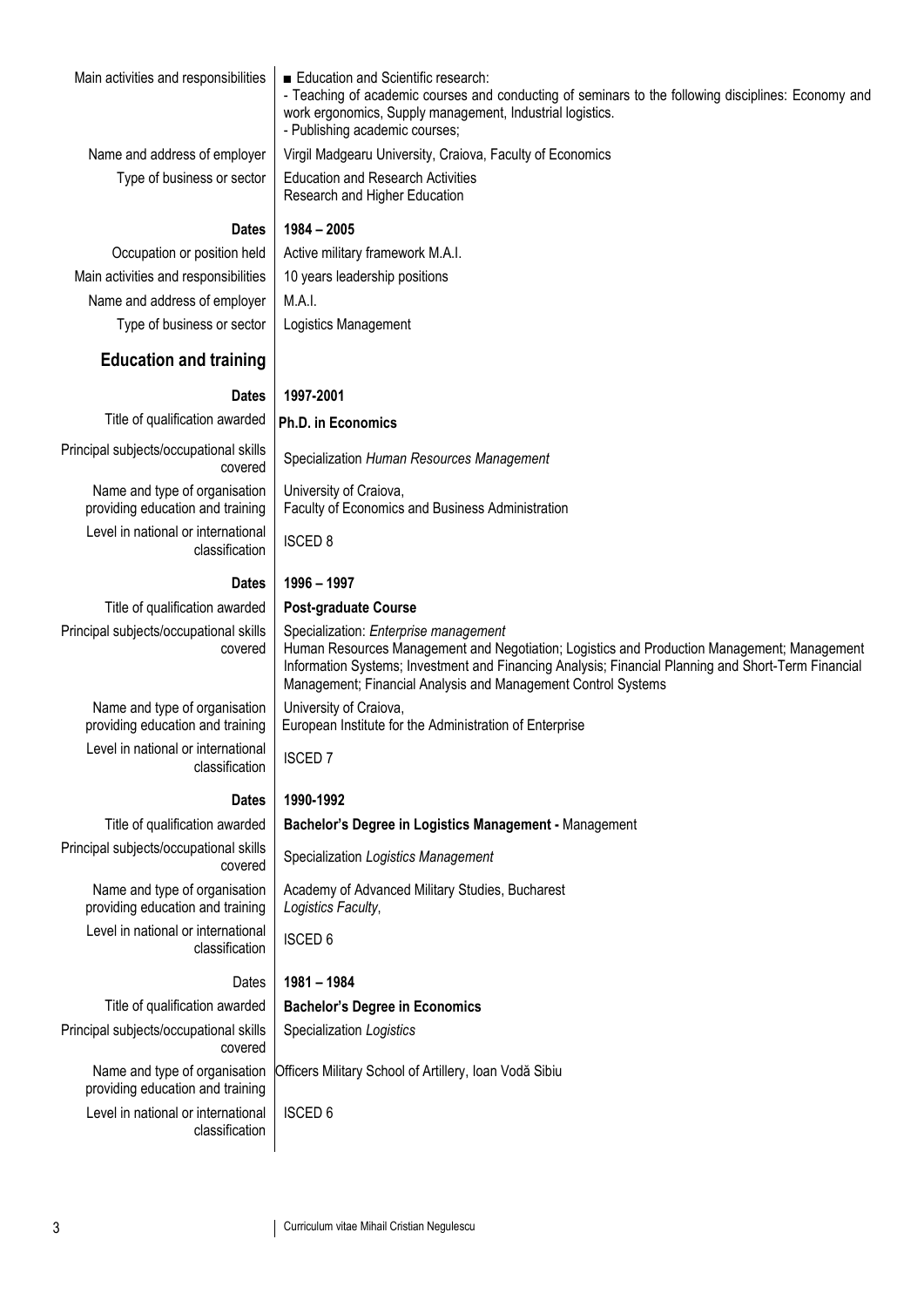- 8 professional papers and academic textbooks published in foreign publishers or Romanian CNCSIS as author / coauthor in these areas: project management, human resources management, comparative management, management of transport, company management, environmental management etc. (Annex 2)
- 14 articles published after a peer review process (double peer-reviewed) in internationally recognized journals or indexed in international databases, and in nationally recognized journals or with B+ or B Classification of National Council of Scientific Research in Higher Education (Annex 3);
- participations to international scientific conferences and over 10 participations in national conferences with international participation (Annex 4):
- ■5 Grants from National Council of Scientific Research in Higher Education, as a member of the research team,
- 1 strategic grants from European Union (European Social Fund) as member; lecturer, holder of the course "Personal Management", and of the course "Human Resources Management".

#### **Professional and academic competencies:**

**■ Director** of *Accounting, Finance and International Business* Department <http://www.spiruharet.ro/facultati/consiliul-departamentului.php?id=10>

**■ Member** of Faculty Council, *Spiru Haret* University, Faculty of Financial Management Accounting, Craiova;

[http://www.spiruharet.ro/facultati/management-craiova/zone/14eec483f3c30cdffb3ab082331a3fb3;](http://www.spiruharet.ro/facultati/management-craiova/zone/14eec483f3c30cdffb3ab082331a3fb3)

- **Member of** Career Counseling Center and Guidance for students
- <http://www.spiruharet.ro/facultati/management-craiova/zone/de832c3103982ceaa327b590559561b6.pdf>
- **Member of Scientific Council** of *European Centre of Managerial Studies in Business Administration*, CESMAA
- [http://www.cesmaa.eu/advisory\\_board.php](http://www.cesmaa.eu/advisory_board.php)
- **Member of Balkan Environmental Association (B.E.N.A.)** from Greece, since 2007;
- Member of The World Scientific and Engineering Academy and Society WSEAS
- **Reviewer** for The World Scientific and Engineering Academy and Society WSEAS
- Member of the Organizing Committee of 5th International conference "New Tendencies in Knowledge Based Society, 25 November 2011, Craiova, ROMANIA

[http://www.cesmaa.eu/program\\_committee.php](http://www.cesmaa.eu/program_committee.php)

- **Member** of the Organizing Committee of 4th International conference "The World's Economy in the [Times of Global Crisis",](http://www.cesmaa.eu/shedule.php) Craiova, Romania, 5 - 6 November 2010 <http://www.cesmaa.eu/conferences.php>
- **Member** of the Organizing Committee of 3th International conference *on Further Challenges for a Competitive Management*, 2009;

[http://www.cesmaa.eu/about\\_cesmaa/Preliminary\\_Program\\_2009.pdf](http://www.cesmaa.eu/about_cesmaa/Preliminary_Program_2009.pdf)

- **Member** in Scientific Committee of 3rd International Conference on Business Administration **(ICBA '12),** Montreux, Switzerland, December 29-31, 2012 <http://www.naun.org/wseas/cms.action?id=736>
- **Member** in Scientific Committee of 3rd International Conference on Finance and Accounting (ICFA **'12),** Montreux, Switzerland, December 29-31, 2012

<http://www.naun.org/wseas/cms.action?id=708>

- **Member** in Scientific Committee of **3rd International Conference on 3rd International Conference on Design and Product Development (ICDPD '12),** Montreux, Switzerland, December 29-31, 2012. <http://www.naun.org/wseas/cms.action?id=689>
- **Member** in Scientific Committee of **7th WSEAS International Conference on BUSINESS ADMINISTRATION (ICBA '13)** Milan, Italy January 9-11, 2013 <http://www.wseas.org/wseas/cms.action?id=354>
- **Member** in Scientific Committee of **7th WSEAS International Conference on MANAGEMENT, MARKETING & FINANCES (MMF '13)**, Cambridge, MA, USA, January 30-February 1, 2013 <http://www.wseas.org/wseas/cms.action?id=2112>
- **Member** in Scientific Committee of **1st International Conference on MANAGEMENT, MARKETING, TOURISM, RETAIL, FINANCE and COMPUTER APPLICATIONS (MATREFC '13),** Dubrovnik, Croatia, June 25-27, 2013

<http://naun.org/wseas/cms.action?id=5300>

- **Member** in Scientific Committee of 4th International Conference on BUSINESS ADMINISTRATION **(ICBA '13),** Chania, Crete Island, Greece, August 27-29, 2013 <http://naun.org/wseas/cms.action?id=4882>
- Member in Scientific Committee of 1st WSEAS International Conference on CONTEMPORARY **MARKETING (CMAR '13),** Chania, Crete Island, Greece, August 27-29, 2013 <http://wseas.org/wseas/cms.action?id=4660>

4 Curriculum vitae Mihail Cristian Negulescu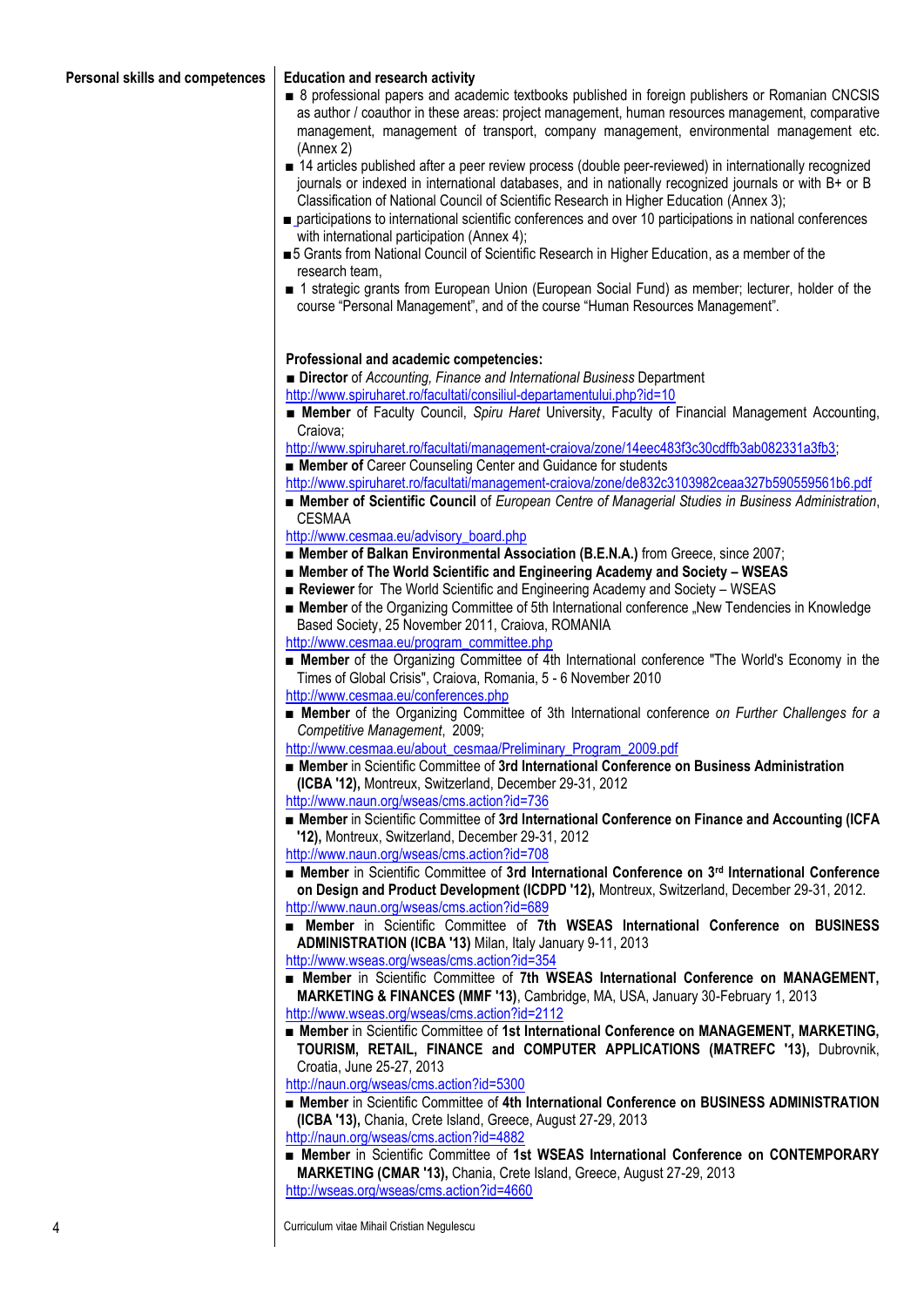■ **Member** in Scientific Committee of **14th WSEAS International Conference on MATHEMATICS and COMPUTERS in BUSINESS and ECONOMICS (MCBE '13),** Baltimore, MD, USA, September 17-19, 2013

<http://www.wseas.org/wseas/cms.action?id=5231>

- Founding member of the Scientific Society of Management in Romania (SSMAR);
- Secretary of the Board of the Association of Faculties of Economics of Romania (AFER) between 2005  $-2008$
- **Trainer Certification**, COR codes 241205, Professional INDECON SRL Bucharest
- **Project Manager Certification**, Kaizen Training Consulting, Ministry of Labour, Family and Social Protection and Ministry of Education, Research and Innovation;
- 23.03.1995: certificate; Specialisation *Economics*

#### Mother tongue(s) **Romanian**

Other language(s)

| Self-assessment                          | Understanding  |                                                     |           | <b>Speaking</b>                                                                                                                                                                                             |  |                    |    | Writing                                                                                                                                                                                                                                                                                                                                                                                                                                                                                                                                                                                                                                                                                                                                                                                                                                                                                                                                                                                                                                                                                                                                                                                                                                                                                                                                                                       |    |            |
|------------------------------------------|----------------|-----------------------------------------------------|-----------|-------------------------------------------------------------------------------------------------------------------------------------------------------------------------------------------------------------|--|--------------------|----|-------------------------------------------------------------------------------------------------------------------------------------------------------------------------------------------------------------------------------------------------------------------------------------------------------------------------------------------------------------------------------------------------------------------------------------------------------------------------------------------------------------------------------------------------------------------------------------------------------------------------------------------------------------------------------------------------------------------------------------------------------------------------------------------------------------------------------------------------------------------------------------------------------------------------------------------------------------------------------------------------------------------------------------------------------------------------------------------------------------------------------------------------------------------------------------------------------------------------------------------------------------------------------------------------------------------------------------------------------------------------------|----|------------|
| European level (*)                       |                | Listening                                           |           | Reading                                                                                                                                                                                                     |  | Spoken interaction |    | Spoken production                                                                                                                                                                                                                                                                                                                                                                                                                                                                                                                                                                                                                                                                                                                                                                                                                                                                                                                                                                                                                                                                                                                                                                                                                                                                                                                                                             |    | Writing    |
| <b>English</b>                           | C <sub>1</sub> | Proficient user                                     | <b>B1</b> | Proficient user                                                                                                                                                                                             |  |                    |    | B2 Independent user B2 Independent user B2 Independent user                                                                                                                                                                                                                                                                                                                                                                                                                                                                                                                                                                                                                                                                                                                                                                                                                                                                                                                                                                                                                                                                                                                                                                                                                                                                                                                   |    |            |
| French                                   |                |                                                     |           | B2 Independent user B2 Independent user A1                                                                                                                                                                  |  | Basic user         | A1 | Basic user                                                                                                                                                                                                                                                                                                                                                                                                                                                                                                                                                                                                                                                                                                                                                                                                                                                                                                                                                                                                                                                                                                                                                                                                                                                                                                                                                                    | A1 | Basic user |
| Social skills and competences            |                | environmental management.<br>professional activity. |           | "Personal Management", and of the course "Human Resources Management".                                                                                                                                      |  |                    |    | ■ Team spirit, experience in team working as a result of participating in several research projects I am<br>lecturer in a Project co-financed by the European Social Fund through the Operational Programme<br>Human Resources Development, DMI 3.1. Be manager for your business, holder of the course<br>I am WSEAS reviewer for papers from my Competence areas: project management, human resources<br>management, comparative management, management of transport, company management,<br>Adaptability and effective communication, reliability, sociable and dynamic spirit gained during<br>Relationships with students derived from the coordination activities diploma and dissertation work                                                                                                                                                                                                                                                                                                                                                                                                                                                                                                                                                                                                                                                                         |    |            |
| Competence area:                         |                | Personal management<br>Environmental management.    |           | transport, company management, environmental management.<br>Strategies and personnel policies, Freight logistics                                                                                            |  |                    |    | Project management, human resources management, comparative management, management of<br>■ Continuous training and career management, human resources management in public sector,                                                                                                                                                                                                                                                                                                                                                                                                                                                                                                                                                                                                                                                                                                                                                                                                                                                                                                                                                                                                                                                                                                                                                                                            |    |            |
| Computer skills and competences          |                |                                                     |           | Blackboard Academic Suite eLearning Platform for assessment and education.                                                                                                                                  |  |                    |    | Windows XP Operation System, MS Office (Word, Excel, Publisher, Power Point), editor and user in                                                                                                                                                                                                                                                                                                                                                                                                                                                                                                                                                                                                                                                                                                                                                                                                                                                                                                                                                                                                                                                                                                                                                                                                                                                                              |    |            |
| Organisational skills and<br>competences |                |                                                     |           | International Conference on "New Tendencies in Knowledge Based Society".<br>use of financial and material resources of the faculty,<br>IFR form, the accreditation specialization was Reliability assessed. |  |                    |    | I gained competencies in organizing and coordinating due to active implication in organizing of<br>international symposiums as member in International Program Committee for: $3^{nd}$ International<br>Conference on Further Challenges for a Competitive Management, Session: Economics, 2009; 4th<br>International Conference on The World's Economy in the Times of Global Crisis, 2010; and 5 <sup>h</sup><br>As Member in Faculty Council, with other members, we organized, coordinated, directed and<br>controlled educational activities and scientific research conducted at the faculty, we also ensure efficient<br>l coordinated the preparation of accreditation dossier for specialization at bachelor: Accounting and<br>Management Information Systems, IFR form, the accreditation specialization was Reliability assessed.<br>I coordinated the preparation of accreditation dossier for specialization at bachelor: Finance - Banks,<br>As Department Director, I developed and coordinated the department policies, I assure management<br>of the department in collaboration with the Department Council, I am responsible for the curriculum, I<br>assure specialists which cover all positions. Also, as Department Director I am responsible for research<br>management, quality and financial management, reflecting the budget set at the faculty. |    |            |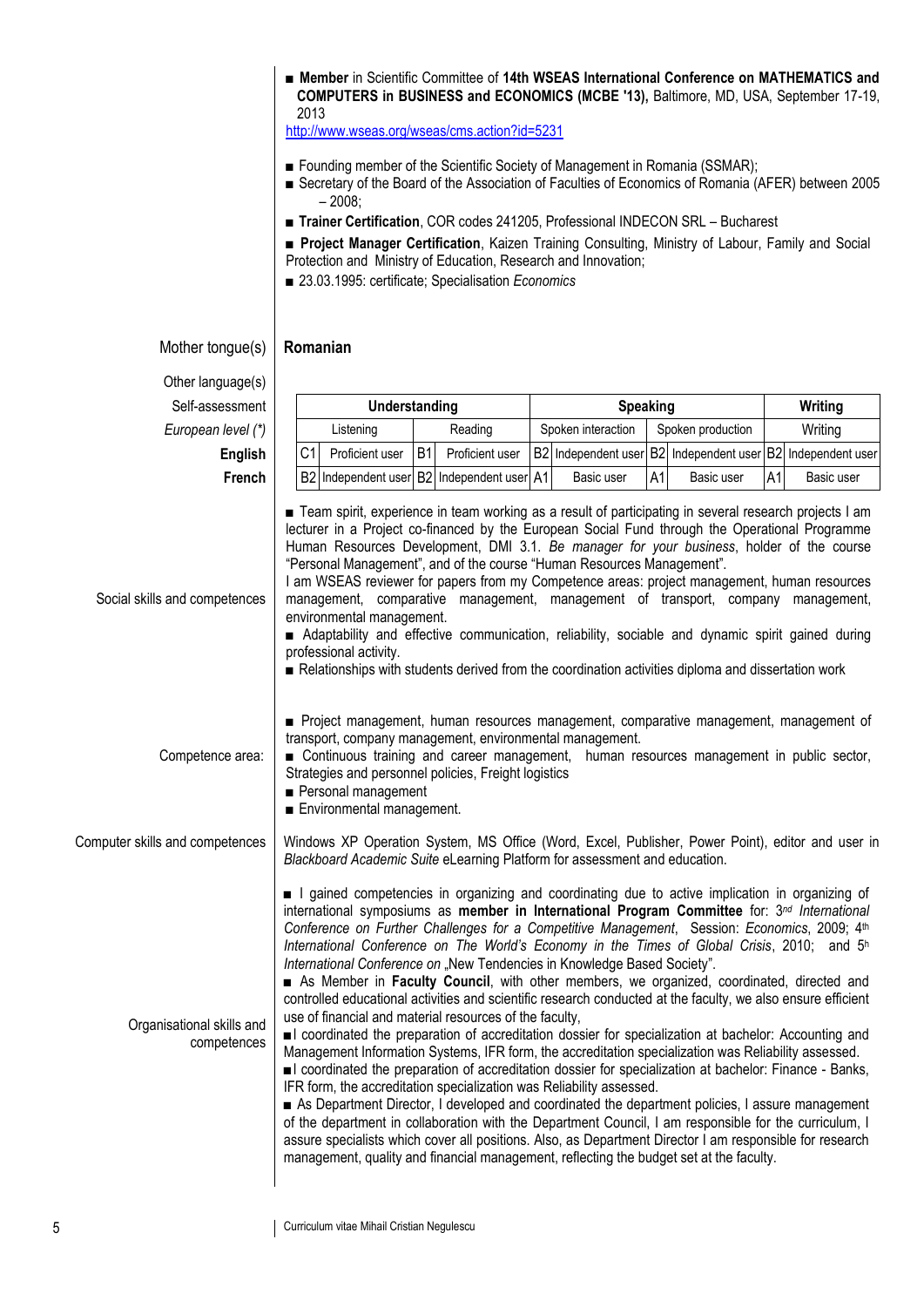| Other skills and competences                  | ■ Double peer-reviewing referee of scientific journals and International Conferences<br>■ Organizer of International Conferences and International Workshops                             |
|-----------------------------------------------|------------------------------------------------------------------------------------------------------------------------------------------------------------------------------------------|
| Driving licence                               | B Category,                                                                                                                                                                              |
| Additional information References at request: | Prof. dr. Constantin ROSCA, Executive Director, Association of Faculties of Economics of Romania,<br>President of the Scientific Society of Management in Romania;<br>Phone: 0766 482554 |
| Anexe                                         |                                                                                                                                                                                          |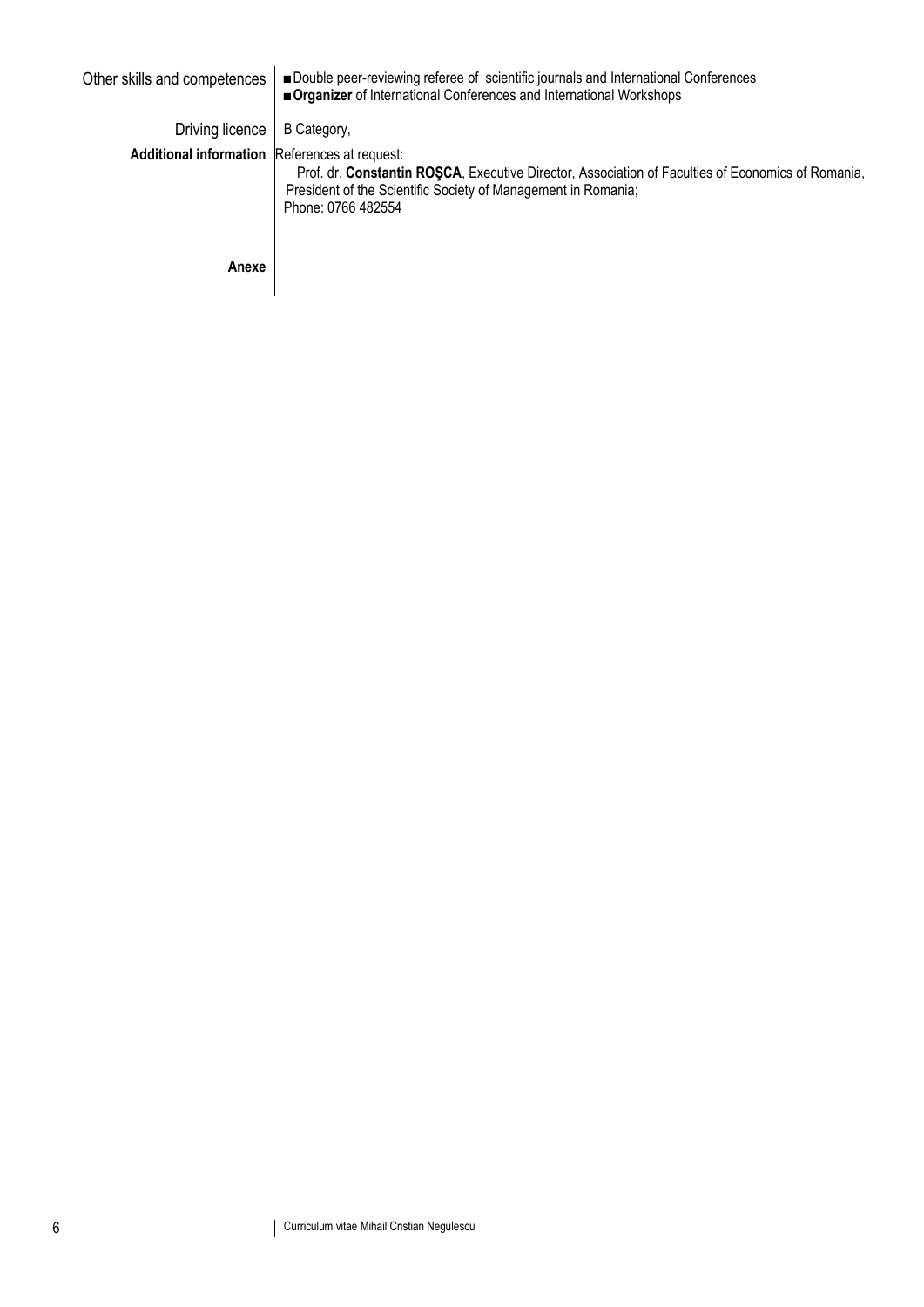## **Annexes**

# **The list of scientific articles**

#### Ph.D. Associate Professor **Mihail Cristian Negulescu**

### The PhD thesis

#### **Mihail Cristian Negulescu:** *The Quality of Human Resources and Professional Performance*

The thesis was published under the following title: **Mihail Cristian Negulescu.** 2002. *Human Resources and Professional Performance*. Scrisul Românesc Press, Craiova, 346 pg., ISBN 973-38-0325-1

#### *I. Books published in CNCSIS recognized publishing house*

- **1. Mihail Cristian Negulescu,** Mario Marinescu**.** 2010. *The Project Management (*in Romanian*: Managementul proiectelor*). Sitech Press, Craiova, 228 pg., ISBN 978-606-530-965-4.
- **2. Mihail Cristian Negulescu**. 2008. *The Human Resources Management.* General and particular *(*in Romanian: *Managementul resurselor umane. General si particular).* Universitaria Press, Craiova, 346 pg., ISBN 978-606-510-242-2
- **3.** Tudor Hobeanu, **Mihail Cristian Negulescu***,* Loredana Hobeanu. 2008. *Comparative Management (*in Romanian: *Management Comparat).* Sitech Press, Craiova, 305 pg.ISBN 973-657-724-4
- **4. Mihail Cristian Negulescu.** 2007. Board role in promoting corporate social responsibility, Chapter 8. *(*in Romanian: *Rolul consiliului de administraţie în promovarea responsabilităţii sociale a întreprinderilor). In Adriana Schiopoiu Burlea. (coordonator)*: Corporate social responsibility (in Romanian: Responsabilitatea socială a întreprinderii). Universitaria Press. 244 pg, ISBN 978-973-742-935-3, pp 153-181.
- **5.** Constantin Roşca**,** Doina Roşca, **Mihail Cristian Negulescu**, Mioara Neamţu. 2005. *The Human Resources. Continuous training and career management* (in Romanian: *Resurse umane. Pregătirea continuă şi gestiunea carierei*). Universitaria Press, Craiova, 278 pg.ISBN 973-742-172-8
- **6. Mihail Cristian Negulescu**. 2005. *Management of transport activities (*in Romanian*: Managementul activităţilor de transport).* Universitaria Press, Craiova, 116 pg.ISBN 973-742-205-8
- **7.** Tudor Hobeanu(coordonator), **Mihail Cristian Negulescu**. 2007. *Reports of tests to check for the license exam in specialization: Company Management (*in Romanian*: Culegere de teste de verificare pentru examenul de licenţă la specializarea Managementul firmei*). Sitech Press, Craiova, ISBN 978-973-746-538-2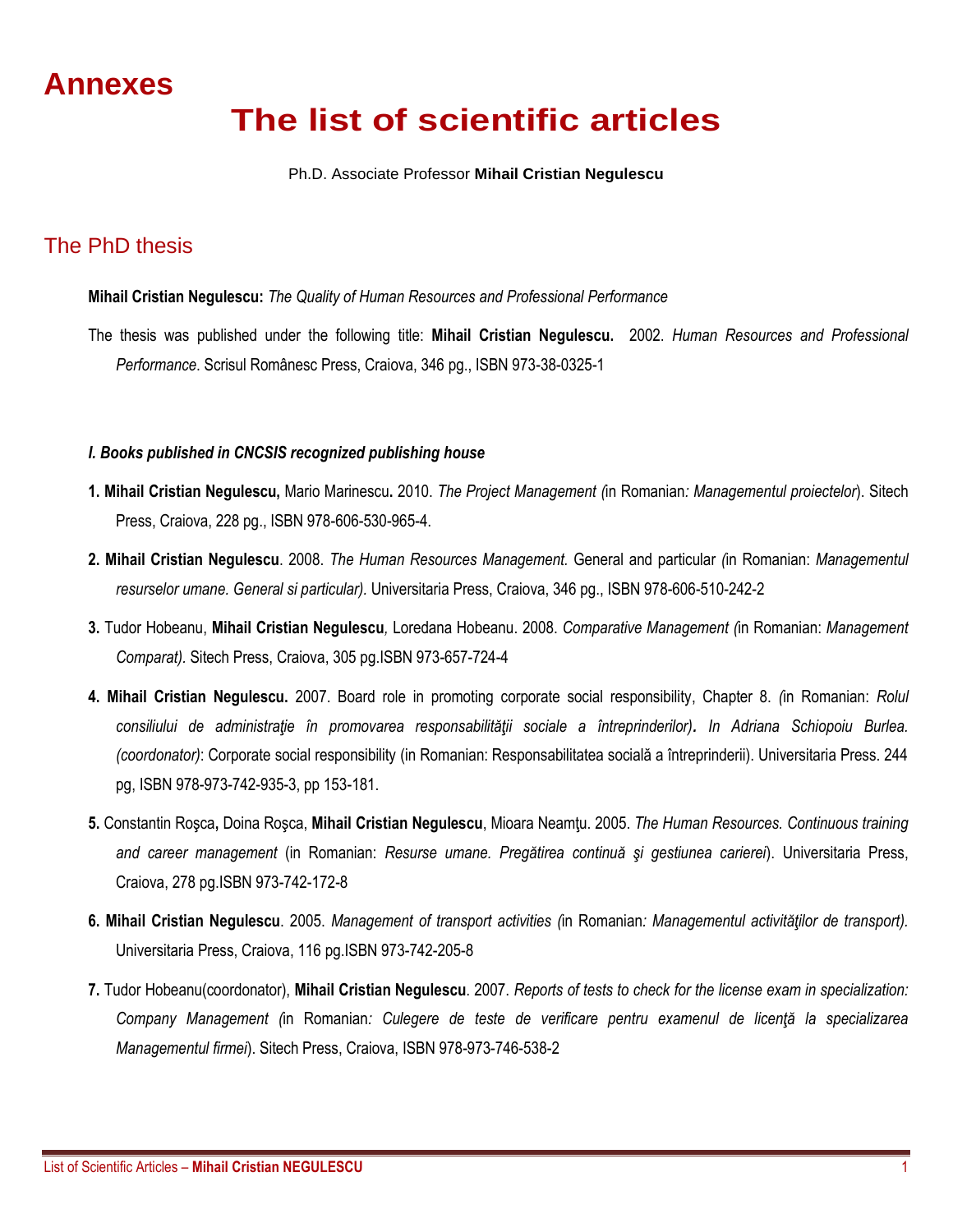- **8.** Constantin Roşca (coordonatori), **Mihail Cristian Negulescu**. 2005. *Reports of tests to check for the license exam in specialization: Company Management (*in Romanian*: Culegere de teste de verificare pentru examenul de licenţă la specializarea Managementul firmei*). Pitesti UniversityPress, Craiova, ISBN 973-690-409-1
- **9. Mihail Negulescu,** Cristina Barbu**.** 2012. *Economic, social and cultural rights in international law (*in Romanian: *Drepturile economice, sociale şi culturale în legislaţia internaţională). In George Velicu (coordonator)*: National and international provisions regarding human rights (in Romanian: Prevederi legislative interne si internationale privind drepturile omulul). Sitech Press. ISBN 978- 606 – 11 – 2863 – 1, pp. 46 – 60.

#### *II.Articles/studies published in: CNCSIS journals accredited, B and BDI classified*

- **1.** Ionuţ Pandelică, Amalia Pandelică, **Mihail Cristian Negulescu***,* Rodica Niculescu. 2007. *Particularities of Human Resources management in Romanian Automotive Industry,* Sciencific Bulletin, Automotive series, year XIII, no.17, Piteşti, 2007, ISSN 1453 – 1100, pp. 172 – 176, [http://www.automotive.upit.ro/2007\\_20.pdf](http://www.automotive.upit.ro/2007_20.pdf)
- **2.** Amalia Pandelică, Ionuţ Pandelică, **Mihail Cristian Negulescu***.* 2008. *Market orientation: an interdisciplinary and complex concept*, Oradea University Annals, Economic Series, 2008, B+, BDI RePEc, DOAJ, EBSCO**,** ISSN 1582 – 5450, pp. 1055 – 1059[, http://steconomice.uoradea.ro/anale/volume/2008/v4-management-marketing/193.pdf](http://steconomice.uoradea.ro/anale/volume/2008/v4-management-marketing/193.pdf)
- **3.** Ionuţ Pandelică, Amalia Pandelică, **Mihail Cristian Negulescu**. *The performance of human resources department – the premise of organization,s success.* Oradea University Annals, Economic Series, B+, BDI RePEc, DOAJ, EBSCO**,** ISSN 1582 – 545, pp. 464 – 468**,** <http://steconomice.uoradea.ro/anale/volume/2008/v4-management-marketing/082.pdf>
- **4. Mihail Cristian Negulescu***,* Ionuţ Pandelică, Amalia Pandelică. 2008. *Human resources organizational crisis potential factor* (in Romanian: *Resursa umană - potenţial factor de criză organizaţională*), Eftimie Murgu University from Resita Annals, Engineering fascicle no. 2, anul XV, nr. 1/2008, ISSN 1453 – 7394, pp.317 – 324
- **5.** Doina Roşca, Mirela Sîrbu, Constantin Roşca, **Mihail Cristian Negulescu***.* 2008. *Model Draft Regarding the Definition of the Domains of Professional Competition*. University of Craiova Annals, Economic Sciences Series, Anul XXXVII, nr. 36S / Vol 7/2008, ISSN 1223-365X, pp. 3211 – 3215

<http://connection.ebscohost.com/c/articles/79565675/model-draft-regarding-definition-domains-professional-competition>

- **6.** Amalia Pandelică, Ionuţ Pandelică, **Mihail Cristian Negulescu,** Olimpia Oancea. 2008. *Multinational companies impact on tabacco cultivation in Romania.* Agricultural Management, seria I, vol X (2), Timisoara, 2008, ISSN 1453-1410, pp. 389 – 395
- **7.** Amalia Pandelică, Ionuţ Pandelică, **Mihail Cristian Negulescu.** 2008. *The rol and importance of human resources management in the agriculture.* Agricultural Management, I series, vol X (2), Timisoara, 2008, ISSN 1453-1410, pp. 397 – 404
- **8.** Adriana Schiopoiu Burlea, Anca Madalina Bogdan, **Mihail Cristian Negulescu***.* 2008. *Une approche constructive de la réussite*  d'une éguipe de projet, http://www.uqtr.ca/revue travail/index2.shtml. Revue internationale sur le travail et la société – , Canada, Vol. 6, no.1/ 2008, ISSN 1705 – 6616, pp. 59-69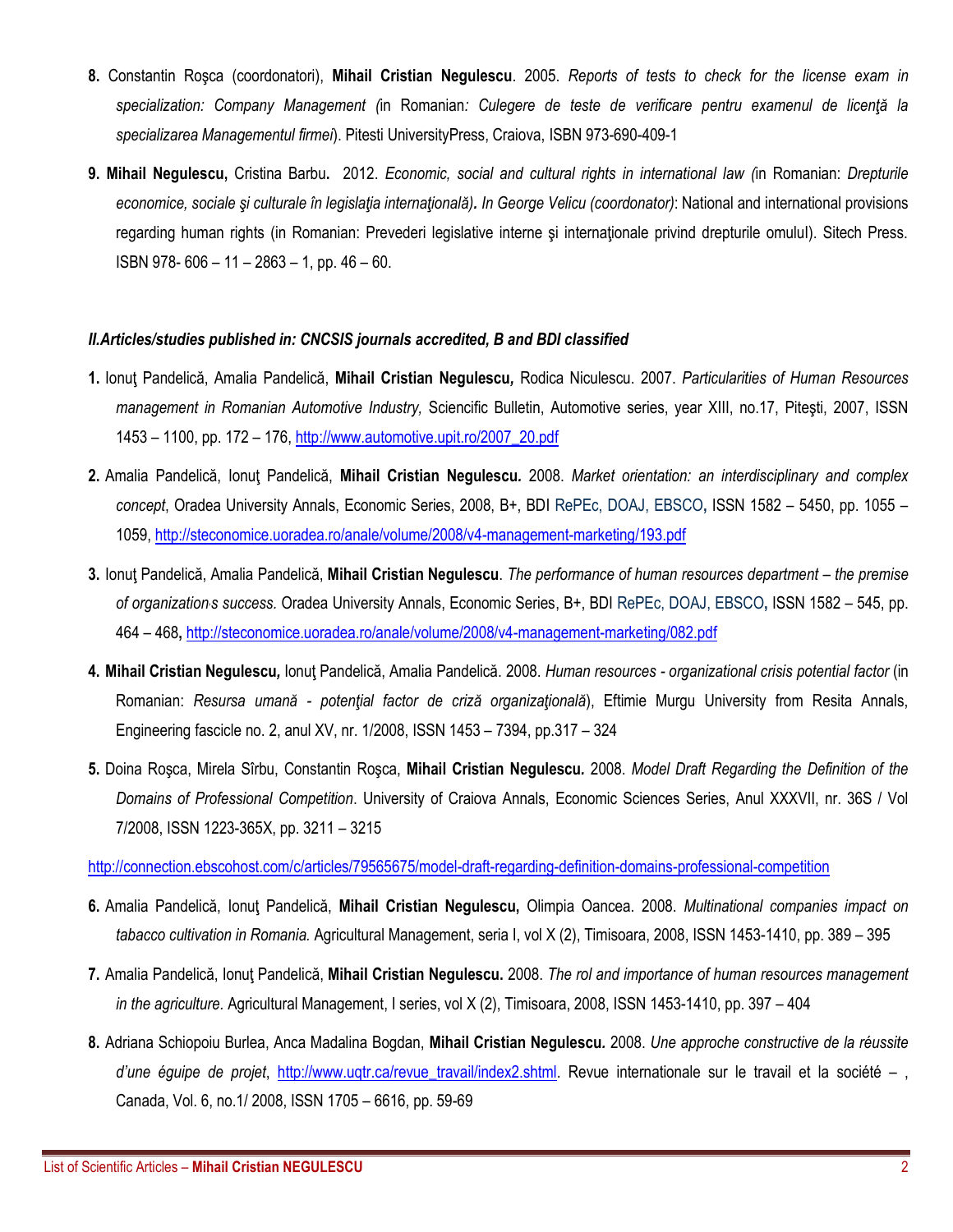- **9. Mihail Cristian Negulescu***,* Doina Roşca, Ionuţ Pandelică. 2008. *The impact of Education on the information Process of Performing Work Resources*, University of Craiova Annals, Economic Sciences Series, Anul XXXVII, nr. 36S / Vol 6/2008, ISSN 1223-365X, pp. 2830 – 2834, [http://feaa.ucv.ro/annals/v6\\_2008/0036v6-017.pdf](http://feaa.ucv.ro/annals/v6_2008/0036v6-017.pdf)
- **10. Mihail Cristian Negulescu***,* Ionuţ Pandelică. 2008. *Relationship between creativity and human factor performance* (in Romanian: *Relaţia dintre creativitate şi performanţa factorului uman*), CALITATEA acces la succes nr. 5/2008, ISSN 1582 – 2559, p.34 – 37, [http://calitatea.srac.ro/arhiva/2008/05\\_2008.pdf](http://calitatea.srac.ro/arhiva/2008/05_2008.pdf)
- **11.** Dragoş Ilie, **Mihail Cristian Negulescu***.* 2010. *Quality and competence in credit risk analyzing* (in Romanian: *Calitate şi competenţă în analiza riscului de credit*), CALITATEA acces la succes, nr. 11/2010; B+, SCOPUS, EBSCO Publishing, Inc. Databases, ISSN 1582 – 2559, pp.4 – 6, [http://calitatea.srac.ro/arhiva/2010/2010\\_11\\_rezumat\\_ro.pdf](http://calitatea.srac.ro/arhiva/2010/2010_11_rezumat_ro.pdf)
- **12.** Dragoş Ilie, **Mihail Cristian Negulescu***.* 2010. *Indicators for assessing the quality of the relationship between bank risk management and marketing bank* (in Romanian: *Indicatori de apreciere a calităţii în relaţia dintre managementul riscului şi marketingul bancar*), CALITATEA acces la succes nr. 9/2010; categoria B+, SCOPUS, EBSCO Publishing, Inc., ISSN 1582 – 2559, pp.7 – 10, [http://www.euroqual.pub.ro/cas\\_2010.htm](http://www.euroqual.pub.ro/cas_2010.htm)
- **13.** Dragoş Ilie, **Mihail Cristian Negulescu***.* 2010. *Increasing of quality guarantee and security measures commercial transactions* (in Romanian: *Creşterea calităţii în acţiunile de garantare şi securizare a tranzacţiilor comerciale***)**, CALITATEA acces la succes 7-8/2010; categoria B+, SCOPUS, EBSCO Publishing, Inc. Databases, ISSN 1582 – 2559, pp.18 – 22

[http://calitatea.srac.ro/arhiva/2010/07\\_2010\\_rezumat.pdf](http://calitatea.srac.ro/arhiva/2010/07_2010_rezumat.pdf)

**14.** Dragoş Ilie, **Mihail Cristian Negulescu***.* 2010. *Sustainable Lending - term quality in the financing of the economy* (in Romanian: *Creditarea durabilă-expresia calităţii în procesul finanţării economiei*), CALITATEA acces la succes 4/2010; categoria B+, SCOPUS, EBSCO Publishing, Inc. databases ISSN 1582 – 2559, pp.14 – 18

[http://calitatea.srac.ro/arhiva/2010/04\\_2010.pdf](http://calitatea.srac.ro/arhiva/2010/04_2010.pdf)

**15.** Cristina Barbu, **Mihail Negulescu**. *Does the economic crisis affect Oltenia's environment (II)?* Journal of Applied Economic Sciences, Vol VI issue 3(17), pp. 205-210, Fall 2011[. http://cesmaa.uv.ro/journals/jaes/files/JAES\\_Fall\\_2011.pdf](http://cesmaa.uv.ro/journals/jaes/files/JAES_Fall_2011.pdf)

#### *III. Studies published in: Volumes of some scientific international manifestations recognized in the field*

- **1.**Adriana Şchiopoiu Burlea, **Mihail Cristian Negulescu**. 2006. *Les particularités de la diversité des engagements dans les entreprises roumaines,* Université de Corse, Deuxièmes Rencontres Internationales de la Diversité, «Richesse de la diversité»,5-7 octobre 2006, France.
- **2.**Adriana Şchiopoiu Burlea, Alexandra Sandu, **Mihail Cristian Negulescu**. 2007. *La mise en œuvre du management de la diversité des connaissances par l'utilisation d'un système d'information,* Université de Corse, Les troisièmes rencontres internationales de la diversité - Réussir la diversité, 4-6 octobre 2007, France.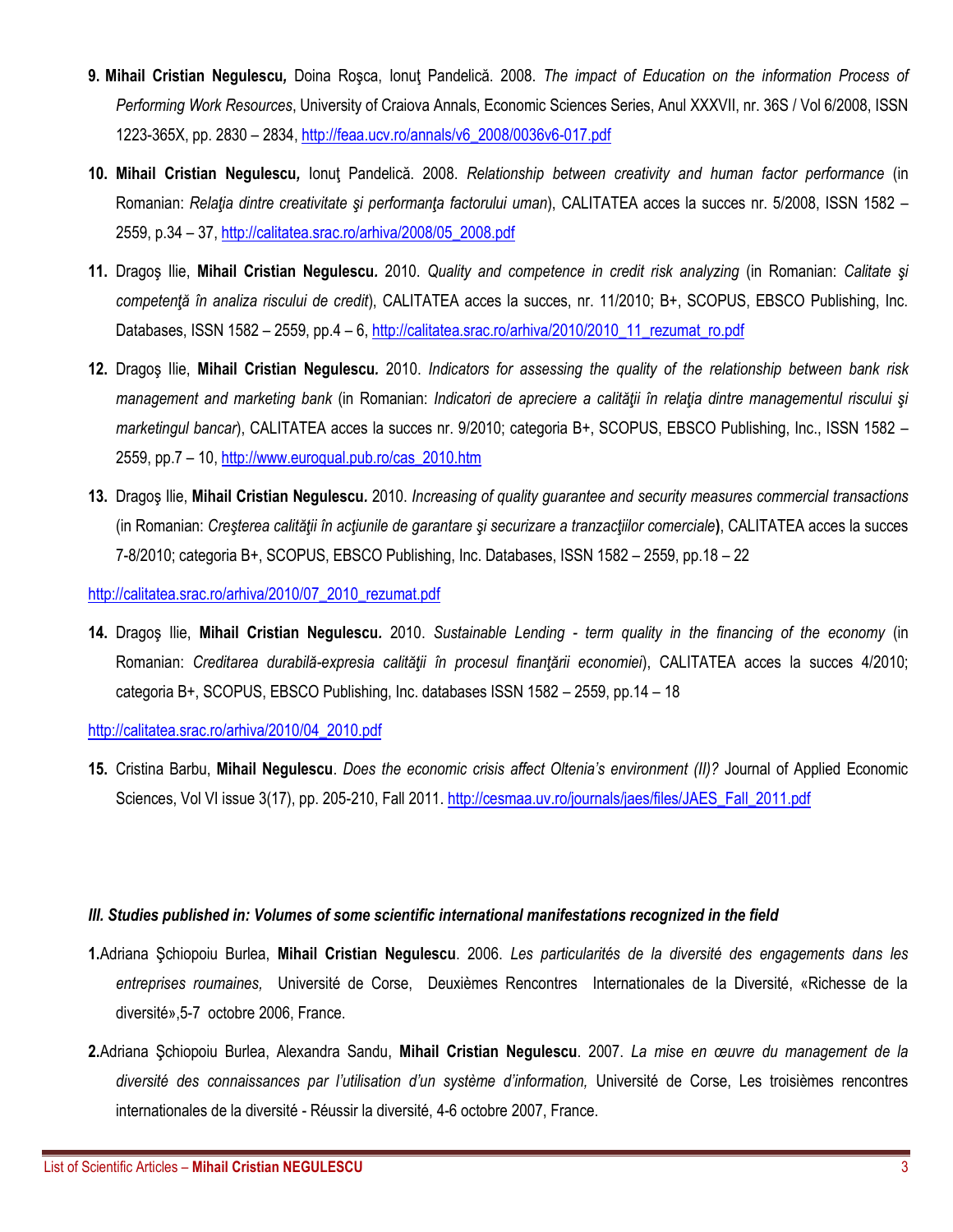- **3. Mihail Cristian Negulescu,** Ionuţ Pandelică*,* Doina Roşca*.* 2008. *The psycho-socio-professional profile of the manager of the services for public order and security,* University of Tg.Mureş, International Conference on Economics, Law and Management 3<sup>rd</sup> edition, 4-7 June 2008, Tg. Mureş, ISSN 1843 – 2964. <u><http://www.upm.ro/proiecte/EEE/Conferences/papers/S223.pdf></u>
- **4. Mihail Cristian Negulescu**, Adriana Şchiopoiu Burlea. *L'audit social: une paradigme pour les entreprises roumaines. West*  University of Timișoara, The 4<sup>th</sup> International conference on Economy and Transformation Management, 9-10 May 2008, Timisoara.
- **5. Mihail Negulescu,** Cristina Barbu**,** Mirela Ghita**,** Stefania Costea. 2011. *Implementation of environmental management system and its effects. Case study at Vie Vinju Mare Company,* International U.A.B. – B.EN.A. Conference **"**Environmental engineering and sustainable development", Alba iulia, Romania, May 26-27th, 2011.
- **6.** Barbu Cristina, **Mihail Negulescu.** 2010. *Does the economic crisis affect Oltenia's environment (II)?,* The 4th International Conference on "The World's Economy in the Times of Global Crisis", 5 - 6 November 2010, Craiova, Romania, 5-6 November, 2010.
- **7.** Barbu Cristina, **Mihail Negulescu**. 2011. *Comparison between the two environmental management systems: EMAS and ISO 14000,* The 5th International Conference on "New Tendencies in Knowledge Based Society", Craiova, ROMANIA 25 November 2011.
- **8. Mihail Negulescu**. 2011. Influence of Transition and financial crisis on victimization and delinquency (in Romanian: *Influenţa Tranziţiei şi a crizei economico-financiare asupra victimizării şi delincvenţei*), Proceedings of the Scientific Conference held by Organization for Human Rights in partnership with Faculty of Law and Administration, *Spiru Haret University,* Craiova.
- **9. Mihail Negulescu,** Cristina Barbu. 2012. *Economic, social and cultural rights in international law (*in Romanian: *Drepturile economice, sociale şi culturale în legislaţia internaţională).* Proceedings of the Scientific Conference on National and international provisions regarding human rights (in Romanian: Prevederi legislative interne şi internaţionale privind drepturile omuluI) held by Organization for Human Rights in partnership with Faculty of Law and Administration, *Spiru Haret University,* Craiova. May, 17th, 2012.

#### *IV. The research projects and the CNCSIS Grants*

- **1.***Study on increasing the competitiveness of Romanian companies in the context of the knowledge society by promoting social responsibility,* 2007, **Grant Romanian Academy,** contract no. GAR 203/2007, University of Craiova, which values 2500 lei. Member in research group.
- **2.***Study on increasing the competitiveness of Romanian companies in the context of the knowledge society by promoting social responsibility,* 2008, **Grant Romanian Academy,** contract no. GAR 198 dated 17.04.2008, University of Craiova, which values 2500 lei. Member in research group.
- **3.***Study on the impact of social responsibility on Romanian business enterprises*, 2008, **Grant A - CNCSIS** 601, contract No. 27 GR / 11.05.2007, University of Craiova, which values 52980 lei. Member in research team.